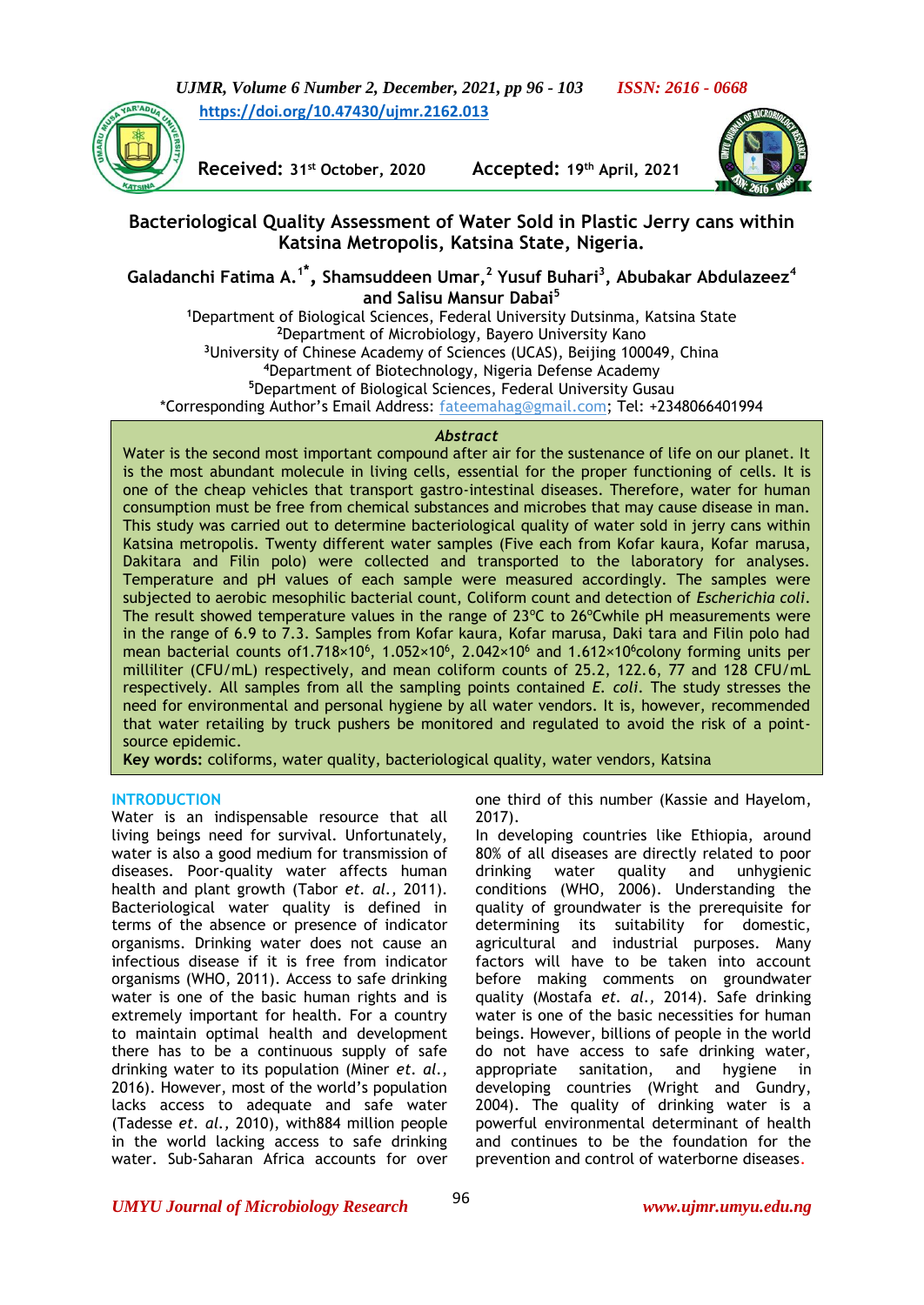Pathogenic microorganisms that are transmitted by water include bacteria, viruses, and protozoa. Most of the microorganisms transmitted by water usually grow in the human gastrointestinal tract and reach the outside environment through feces. Traditionally, the presence of coliform bacteria in drinking water has been seen as an indicator of fecal contamination through cross connection, inadequate treatment, or inability to maintain a disinfectant residual in the water distribution system (APHA, 1995). Coliform bacteria are regarded as belonging to the genera *Escherichia, Citrobacter, Enterobacter, and Klebsiella.* Although coliform organisms may not always be directly related to the presence of fecal contamination or pathogens in drinking water, the coliform test is still useful for monitoring microbial quality of treated piped water supplies (WHO, 1993). An exception is *Escherichia coli*, a thermo-tolerant coliform, and the most numerous of the total coliform group found in animal or human feces, rarely grows in the environment and is considered the most specific indicator of faecal contamination in drinking water (WHO, 2017). The presence of *E. coli* provides strong evidence of recent faecal contamination and is used to estimate disease (WHO, 2017).The count for *E. coli* as a microbial water quality indicator should be zero per 100ml water for drinking purpose (WHO, 2013).

The use of physicochemical and bacteriological parameters to assess water quality gives a good impression of the pollution status of a groundwater body (Vasanthavigar *et. al.,* 2012) which help to assess the chemical status and pollution levels of the aquifer (Tank and Chandel, 2010). In many cases, rural residents use borehole or spring water for their domestic and drinking consumption without strict water quality monitoring (Amanial, 2015; Shigut *et al.,* 2017).There are several variants of the faecal-oral pathways of water-borne disease transmission. These include contamination of drinking water catchments (e.g., by pathogens of faecal origin, *i.e* human or animal faeces), water within the distribution system, or stored household water as a result of unhygienic handling (WHO, 2017; Johannes and Leeuwen, 2016). Contamination canoccurasthe water is taken out of the storage container as hands and utensils may come into contact with the water (WHO, 2017). Current World Health Organization (WHO) guidelines for drinking water quality support efforts to ensure safe collection, treatment, and storage of drinking water. The absence of indicator organisms in drinking water indicates its bacteriological quality and does not pose health risk if consumed (WHO, 2013).

Simply improving the quality of drinking water source may not solve the problem because people can become infected with microorganisms through many other ways (Johnson *et. al.,* 2016). Therefore, in addition to water improvements at the source (e.g. protected wells, hand-pump, spring and tap stands), improvements in hygiene and sanitation practices are also important to minimize the risk of waterborne diseases (Zvidzai *et al.,* 2007). Government regulations and research has centered on microbial risk assessment and management in the water sector; however, application and interpretation of findings has been lacking (Prystajecky *et. al.,* 2014). In this study, the bacteriological quality of water sold by truck pushers in Katsina metropolis has been assessed, with special emphasis on bacterial counts, pH and temperature.

## **MATERIALS AND METHODS**

#### **Study area and collection of water sample**

This study was conducted in Katsina metropolis, Katsina State. Four different sampling points (Kofar kaura, Kofar marusa, Filin polo and Daki Tara) were used for the study. Twenty samples from different jerry-cans were collected for microbiological analysis, using sterile sampling bottles. The samples were immediately taken to the laboratory for analysis.

#### **pH and Temperature Measurement**

The pH wasmeasured using a pH meter, which was determined using standardized pH buffer solutionto calibrate the meter according to guidelines of the American public health association (APH, 1985). An electrode was inserted into the buffer to calibrate the meter before inserted into the water samples. Mercury-in-glassthermometer was inserted into the water to detect the temperature readings for all samples.

## **MICROBIOLOGICAL ANALYSIS**

## **Sample preparation and serial dilution**

Each water sample was serially diluted 10-fold in a total volume of 10 mL using sterile distilled water. Briefly, 1 mL of undiluted sample was transferred to a tube containing 9 mL sterile distilled water and mixed thoroughly. The resulting dilution was labeled  $10^{-1}$ . OnemL of 10  $<sup>1</sup>$  dilution was also transferred to another tube</sup> containing 9 mL of sterile distilled water and mixed thoroughly, yielding the  $10^{-2}$  dilution. This was repeated until  $10<sup>-6</sup>$  dilution factor was attained.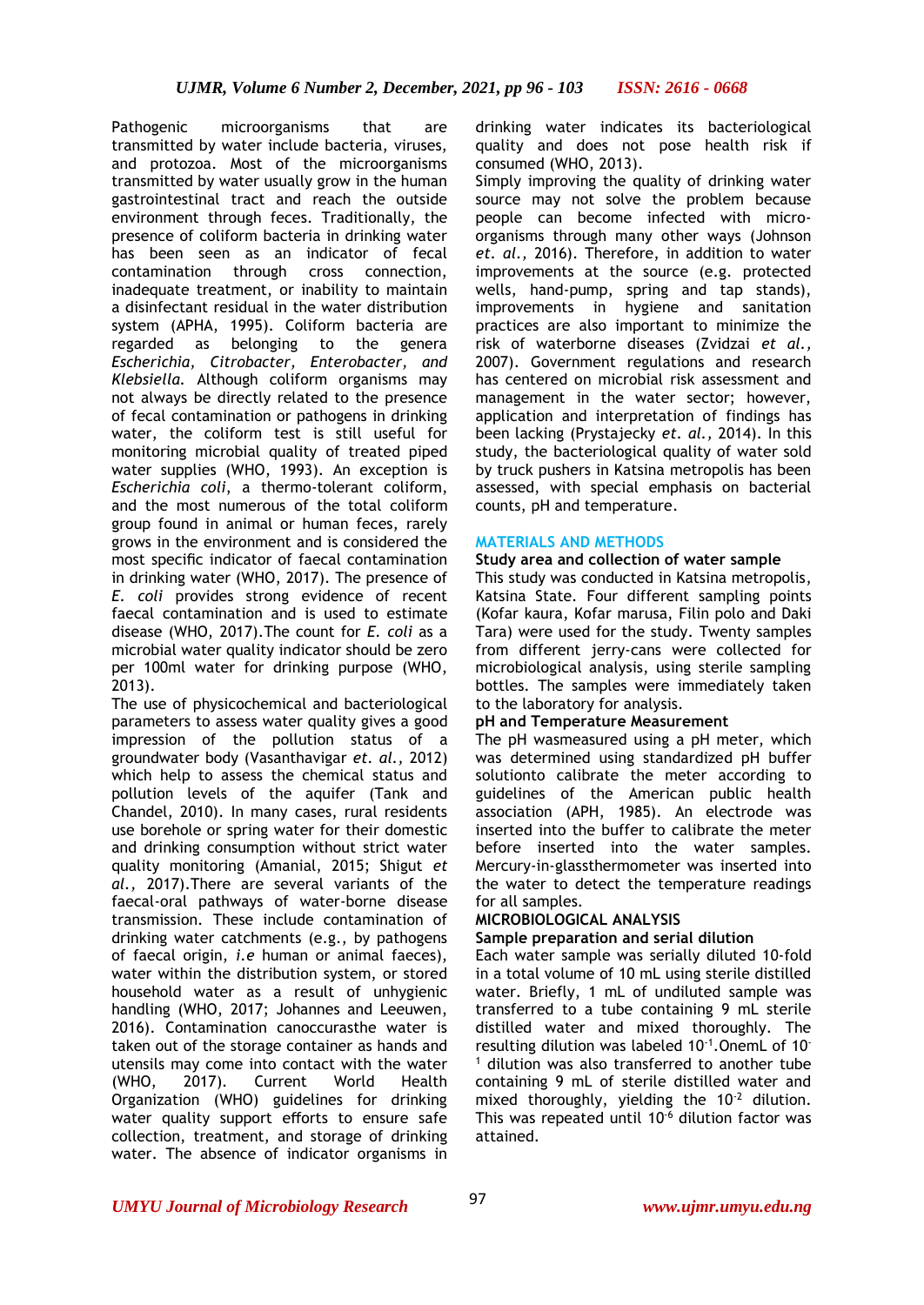## **Aerobic Mesophilic Bacterial Count**

Molten nutrient agar plates were prepared in petri dishes according to manufacturer's instructions. 0.1milliter from each prepared dilution tube was transferred into appropriately labeled petri-dish from  $10^{-2}$  - 10<sup>-6</sup>. The plates were incubated at 37°C for 24hrs.

#### **Detection of** *Escherichia coli*

Eosin methylene Blue Agar was used for the detection of *E. coli,* which produced bluish black colony with green metallic sheen.

#### **Presumptive coliform test**

Total coliform and faecal coliform were enumerated in water samples by the most probable number (MPN) method (APHA, 2005). Coliform counts were obtained using the fivetube assay of the MPN technique. The presumptive coliform test was carried out using MacConkey broth. The first set of the five tubes had sterile 10 ml double strength broth and the second and third sets had 10 ml single strength broth. All the tubes contained a Durham tube before sterilization. Three sets of the tubes received 10, 1, and 0.1 ml of water samples using sterile pipettes. The tubes were incubated at 37°C for 24–48 hours for the estimation of total coliforms and at 44.5°C for faecal coliforms for 24–48 hours and then examined for acid and gas production. The colour change of the broth established acid production from reddish-purple to yellow, and gas production was checked for by entrapment of gas in the Durham tube. The MPN was then determined from the MPN table for the five sets of the tube (APHA, 2005).

#### **Confirmation test**

Confirmation test was carried out by transferring a loopful of culture from a positive tube of the presumptive test into a tube of Brilliant Green Lactose Bile (BGLB) broth with Durham tubes. The tubes were incubated at 37°C for 24–48 hours for total coliform and 44.5°C for faecal coliforms and observed for gas production.

#### **Completed test**

The completed test was carried out by streaking a loopful of broth from a positive tube onto Eosine Methylene Blue (EMB) agar plate for pure colonies. The plates were incubated at 37°C for 24–48 hours. Colonies developing on EMB agar were further identified based on Gram's staining and some biochemical tests including indole production, methyl red, Voges-Proskauer, and citrate utilisation (IMViC) test.

#### **Detection of fecal coliforms**

The presence of faecal coliforms in the drinking water sample was detected by performing the Eijkman test. The MPN positive test broths were further processed for detection of faecal coliform or faecal*E. coli* by inoculating in Brilliant Green Lactose broth and Tryptone broth for indole test at 44.5°C. The indole positive and gas formation in Brilliant Green Lactose broth and Tryptone broth at 44.5°C confirmed the faecal coliform.

#### **Data analysis**

Data analysis was carried out using GraphPad prism version 8.0.2 (GraphPad, San Diego, CA) by one-way analysis of variance using Tukey's multiple comparisons test at 0.05 significance level and 95% confidence interval. Aerobic mesophilic bacterial counts were logtransformed prior to analysis.

#### **RESULTS**

From the results obtained, all the water samples possessed pH range from 6.9 to 7.3 and temperature range of  $23^{\circ}$ C to  $26^{\circ}$ C (table 2). There were mean Aerobic mesophilic bacterial counts of 1.718×10<sup>6</sup>, 1.052×10<sup>6</sup>, 2.042×10<sup>6</sup> and  $1.612\times10^6$  CFU/mL across the four different sampling locations, with all the samples being positive for *E. coli* (table 1).

|  |  |  |  |  | Table 1: Summary of quality indices recorded at the different sampling points |  |
|--|--|--|--|--|-------------------------------------------------------------------------------|--|
|--|--|--|--|--|-------------------------------------------------------------------------------|--|

|                           |                | Quality indices $\pm$ SD ( $N = 5$ ) <sup>a</sup> |                 |                  |                        |  |
|---------------------------|----------------|---------------------------------------------------|-----------------|------------------|------------------------|--|
| <b>Sampling</b><br>points | рH             | Temperature<br>(°C)                               | AMBC $(X106)b$  | Coliform count   | $E.$ coli <sup>c</sup> |  |
| Kofar kaura               | $7.198 + 0.14$ | $24.76 + 0.47$                                    | $1.718 + 0.44$  | $25.2 + 6.30$    | $\ddot{}$              |  |
| Kofar marusa              | $7.142 + 0.12$ | $24.24 + 0.05$                                    | $1.052 + 0.774$ | $122.6 + 233.51$ | $\ddot{}$              |  |
| Daki tara                 | $6.914 + 0.25$ | $24.44 + 1.19$                                    | $2.042 + 0.45$  | $77 + 68.11$     | $\ddot{}$              |  |
| Filin polo                | $6.748 + 0.33$ | $24.98 + 0.62$                                    | $1.612 + 0.826$ | $128 + 150.78$   | $\ddot{}$              |  |

SD, standard deviation; AMBC, aerobic mesophilic bacterial count.

**<sup>a</sup>** The results show the mean readings/counts from 5 samples for each sampling point.

**<sup>b</sup>** The AMBC and coliform count are shown in CFU/mL.

**<sup>c</sup>** + indicates the presence of *E. coli*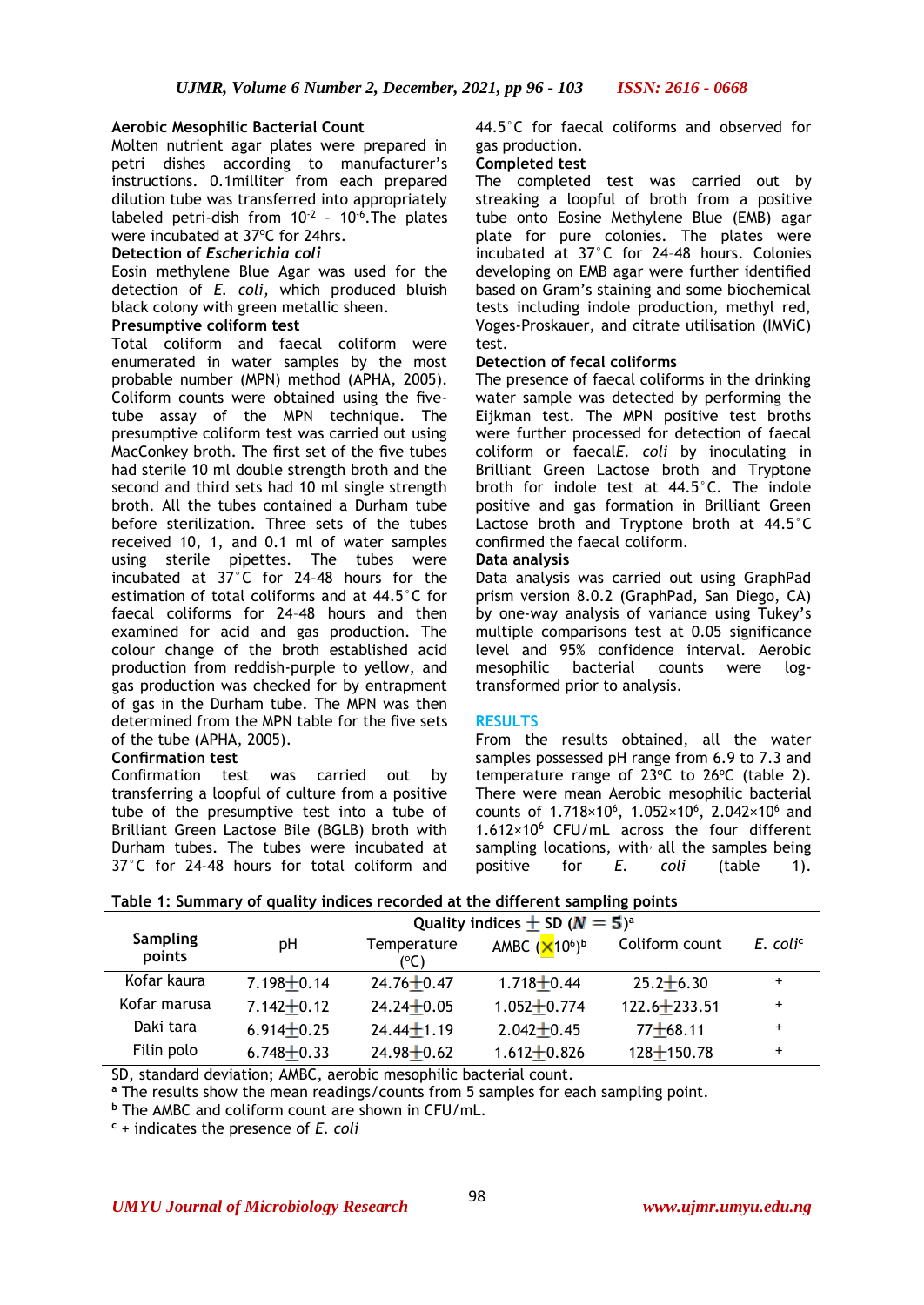There seems to be no significant statistical differences in coliform and aerobic mesophilic bacterial counts as well as temperature readings across the various sampling points. However, a statistically significant difference in

pH (P=0.0275) was observed between Kofar kaura and Filin polo, with samples from Kofar kaura having relatively higher pH readings (figure 2C).



**Figure 1: Quality indices as recorded at various sampling points**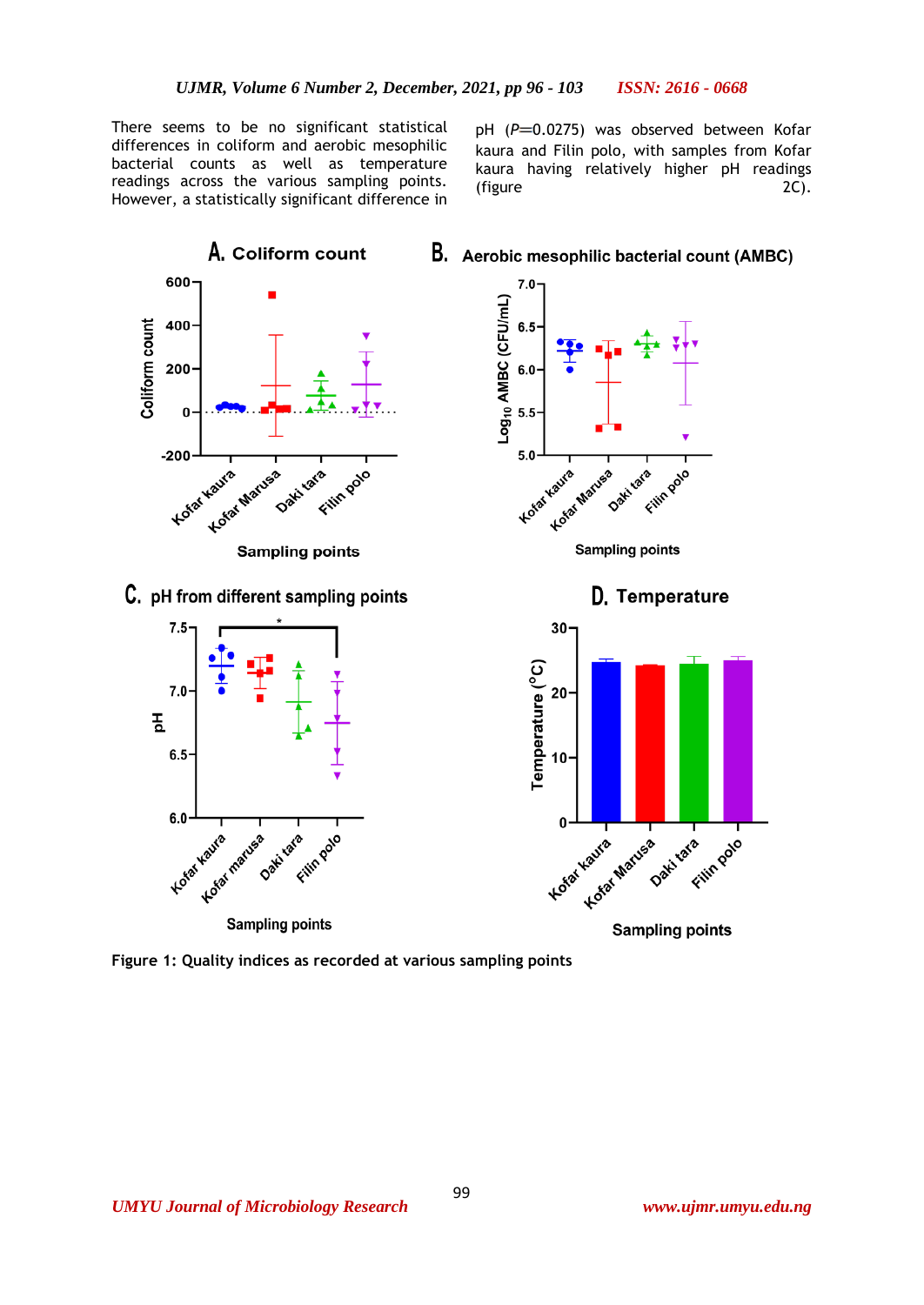| <b>Sampling points</b> | Sample<br>ID   | <b>Quality indices</b> |             |         |                        |                   |
|------------------------|----------------|------------------------|-------------|---------|------------------------|-------------------|
|                        |                | pH                     | Temperature | AMBC    | log <sub>10</sub> AMBC | Coliform<br>count |
| Kofar kaura            | $\mathbf{1}$   | 7.26                   | 24.1        | 1600000 | 6.20411998             | 34                |
|                        | $\mathbf{2}$   | 7.28                   | 25.3        | 2110000 | 6.32428246             | 27                |
|                        | 3              | 7                      | 24.7        | 1000000 | 6                      | 22                |
|                        | 4              | 7.11                   | 25.1        | 1990000 | 6.29885308             | 26                |
|                        | 5              | 7.34                   | 24.6        | 1890000 | 6.2764618              | 17                |
| Kofar marusa           | 1              | 7.14                   | 24.3        | 1480000 | 6.17026172             | 540               |
|                        | $\overline{2}$ | 7.21                   | 24.2        | 1620000 | 6.20951501             | 33                |
|                        | 3              | 7.16                   | 24.3        | 1740000 | 6.24054925             | 14                |
|                        | $\overline{4}$ | 7.26                   | 24.2        | 215000  | 5.33243846             | 17                |
|                        | 5              | 6.94                   | 24.2        | 205000  | 5.31175386             | 9                 |
| Dakitara               | $\mathbf{1}$   | 7.21                   | 23          | 1500000 | 6.17609126             | 110               |
|                        | $\overline{2}$ | 6.88                   | 25.1        | 2100000 | 6.32221929             | 34                |
|                        | 3              | 6.71                   | 26          | 1980000 | 6.29666519             | 12                |
|                        | 4              | 6.65                   | 23.6        | 2740000 | 6.43775056             | 180               |
|                        | 5              | 7.12                   | 24.5        | 1890000 | 6.2764618              | 49                |
| Filin polo             | $\mathbf{1}$   | 6.52                   | 25          | 2000000 | 6.30103                | 33                |
|                        | $\overline{2}$ | 6.33                   | 25.8        | 161000  | 5.20682588             | 350               |
|                        | 3              | 6.78                   | 24.8        | 1780000 | 6.25042                | 9                 |
|                        | 4              | 7.13                   | 25.2        | 1910000 | 6.28103337             | 28                |
|                        | 5              | 6.98                   | 24.1        | 2210000 | 6.34439227             | 220               |

# **Table 2: Results of pH, temperature and bacteriological assessment of each sample**

#### **DISCUSSION**

Water contamination predisposes human populations to the risk of disease transmission, especially gastrointestinal diseases, which remain a serious problem in developing countries. Most of the water-transmissible microorganisms, which include bacteria, viruses and protozoa, usually grow in the human gastrointestinal tract and are passed through the fecal-oral route. Endemic transmission of diseases through drinking water is evident in epidemiological and sero prevalence reports, which establishes evaluation of indicators as a basis for risk assessment (WHO and OECD, 2003).

*UMYU Journal of Microbiology Research www.ujmr.umyu.edu.ng* It is also imperative that ideal thresholds of physicochemical parameters are maintained to ensure the integrity and safety of water for human consumption. For instance, previous reports have established a correlation between temperature and presence of microorganisms in water (Fransolet *et. al.,* 1985; LeChavallier *et.*  Though not always directly indicative of fecal contamination or presence of pathogenic

*al.*, 1996; Giovani *et. al.*, 2003). According to WHO and EPA, normal water pH ranges from 6.5 – 8.5 (WHO, 1996; EPA, 2003). The pH values recorded in this study range from 6.9 – 7.3, suggesting that the water samples are acidic and slightly alkaline below the permissible limit recommended by WHO (1996). Temperature of the water samples is normal as recommended by EPA and NAFDAC. The pH and temperature results corroborate with a previous report (Garba, 2009), where the temperature is within the range and pH is acidic and slightly alkaline. Microbial indicators may not themselves be pathogenic but hint to potential microbiological quality of water. Coliform bacteria are regarded as those belonging to the genera *Escherichia, Citrobacter, Enterobacter,* and *Klebsiella,* and their presence in water is seen as an indicator of fecal contamination as well as inadequacy of treatment and failure to maintain residual disinfectant in the water distribution system (LeChavallier *et. al.*, 1996). bacteria, coliform count remains useful in surveillance of water quality (WHO, 1993).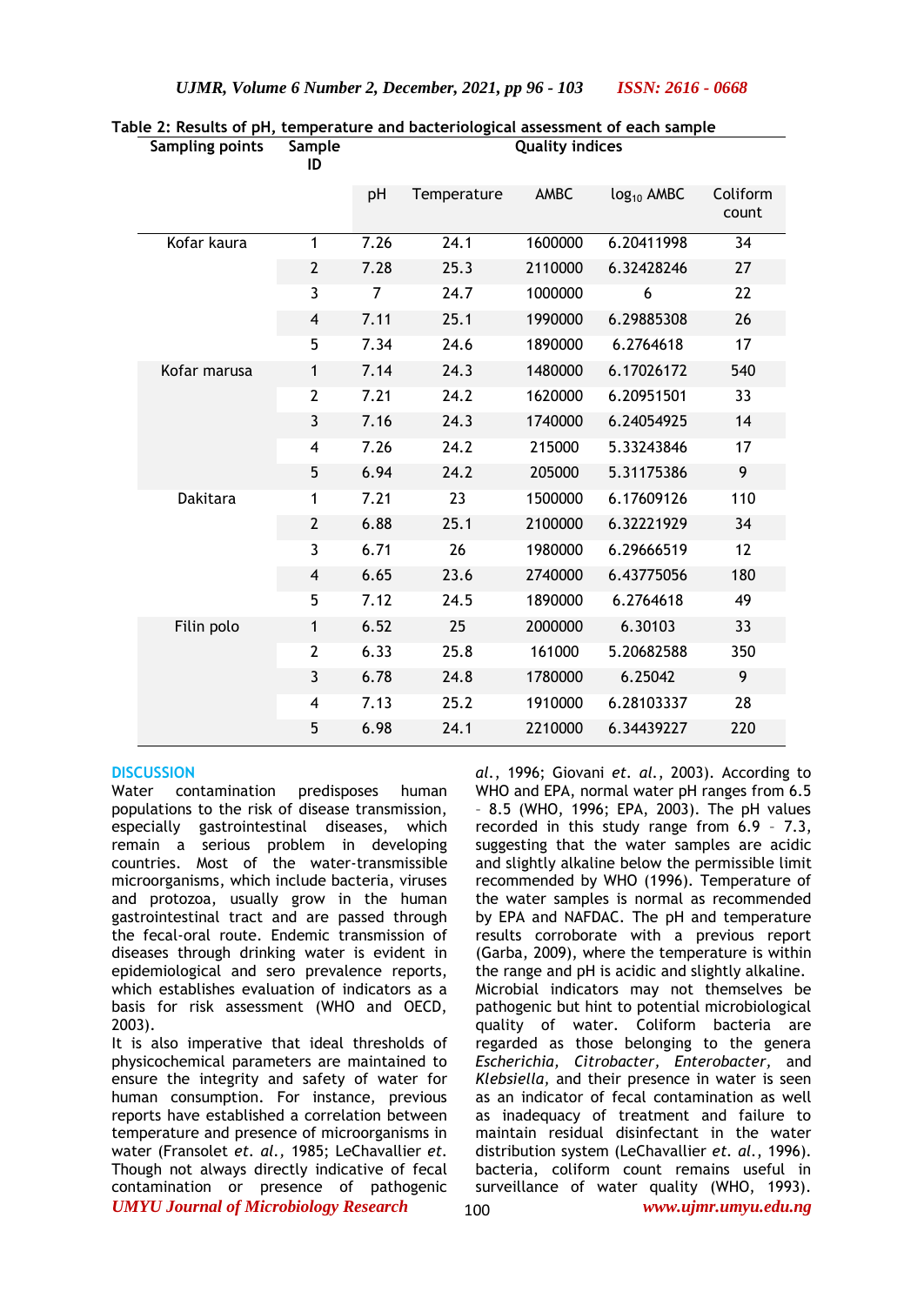According to environmental protection agency (EPA), the total coliform count for all the samples examined in this study were higher than the acceptable counts of coliforms in water, which corroborates previous reports (Giovani *et. al*., 2003; Getachew *et. al.,* 2019). The EPA maximum count for coliform bacteria in drinking water is zero per 100ml of water (EPA, 2003). The most probable number (MPN) per 100ml obtained for the water samples range from 9-540+. This suggests that jerry can water samples have been contaminated by potentially dangerous microorganisms and are therefore not fit for drinking purpose. Presence of enteric coliforms especially E. coli makes the water sample unsuitable for human consumption according to the guidance set by WHO for the evaluation of bacteriological quality of drinking water (WHO, 1996). There is a wide preference for E. coli as indicator of fecal contamination as well as effectiveness of water treatment. The World Health Organization recommends that water used for human consumption should be free from microbial contamination, since the presence of E. coli indicates a potential health risk for consumers (WHO, 2011). Because E. coli is more sensitive to disinfection than many

pathogens, its detection, as it is with any coliform organism in treated water significantly demonstrates inefficacy of disinfection.

#### **REFERENCES**

- Amanial, H. (2015). Assessment of physicochemical quality of spring water in Arbaminch, Ethiopia.*Journal of Environmental Analytical Chemistry*, 2, 2380–2391. 1000157. https://doi: 10.4172/2380- 2391.1000157
- American Public Health Association.Standard methods for examination of water and wastewater.19th ed. Washington (DC); 1995.
- American Public Health Association-The American Water Works Association-Water Environment Federation, 2005, Standard Methods for the Examination of Water and Wastewater (Washington, D.C.: APHA-AWWA-WEF).
- APH (1985) Standard method for the examination of water and wastes 17<sup>th</sup> Edition Washington DC 1325Pp.
- Aroh KN, Eze EM, Ukaji D, Wachukwu CK, Gobo AE, Abbe SD, et al. Health and environmental components of sachet water consumption and trade in aba and Port Harcourt, Nigeria. *Journal of Chemical Engineering and Materials Science*. 2013;4(2):13-22

However, its absence alone does not indicate complete elimination of pathogens (WHO and OECD, 2003). To this end, with the presence of E. coli in all samples examined in this study, evidence of contamination is quite eminent, highlighting the potential danger posed by hawked water in the metropolis.

Mean aerobic mesophilic bacterial counts for all sampling points (table 1) exceed the recommended limit. This shows that the jerry cans contain high level of microbial contamination that makes water obtained from the jerry cans threatening to public health (Idakwo, 2004).

#### **CONCLUSION**

Microbial indicators are an important index of water contamination and judging by coliform and aerobic mesophilic bacterial counts in water samples analyzed in this study, hawked water in Katsina metropolis does not meet the standards for human consumption. This certainly warrants serious governmental efforts to ensure adequate supply of potable water and regulation of hawking by water vendors. In addition, coordinated efforts between government and health agencies is paramount in establishing awareness regarding the dangers associated with consumption of water sold in jerry cans.

- C. Johannes and V. Leeuwen, "Water governance and the quality of water services in the city of Melbourne," *Urban Water Journal*, vol. 14, no. 3, 2016.
- EPA (2003) US Environmental protection Agency safe drinking water Act EPA 816-F-03- 016.
- Fransolet G, Villers G, Masschelein WJ. Influence of temperature on bacterial development in water. *Ozone Science* 1985;7:205-27

Garba I. (2009) Suitability of ground water various uses in Kano area Kano state*Technical* 

*science Africana Journals Vol.4. 84- 88p.*

GetachewKabewMekonnen, BezatuMengistie, GeremewSahilu, WorkuMulat and Helmut Kloos.Determinants of microbiological quality of drinking water in refugee camps and host communities in Gambella Region, Ethiopia. *Journal of Water, Sanitation and Hygiene for Development* (2019) 9(4) 671-682. doi: 10.2166/washdev.2019.148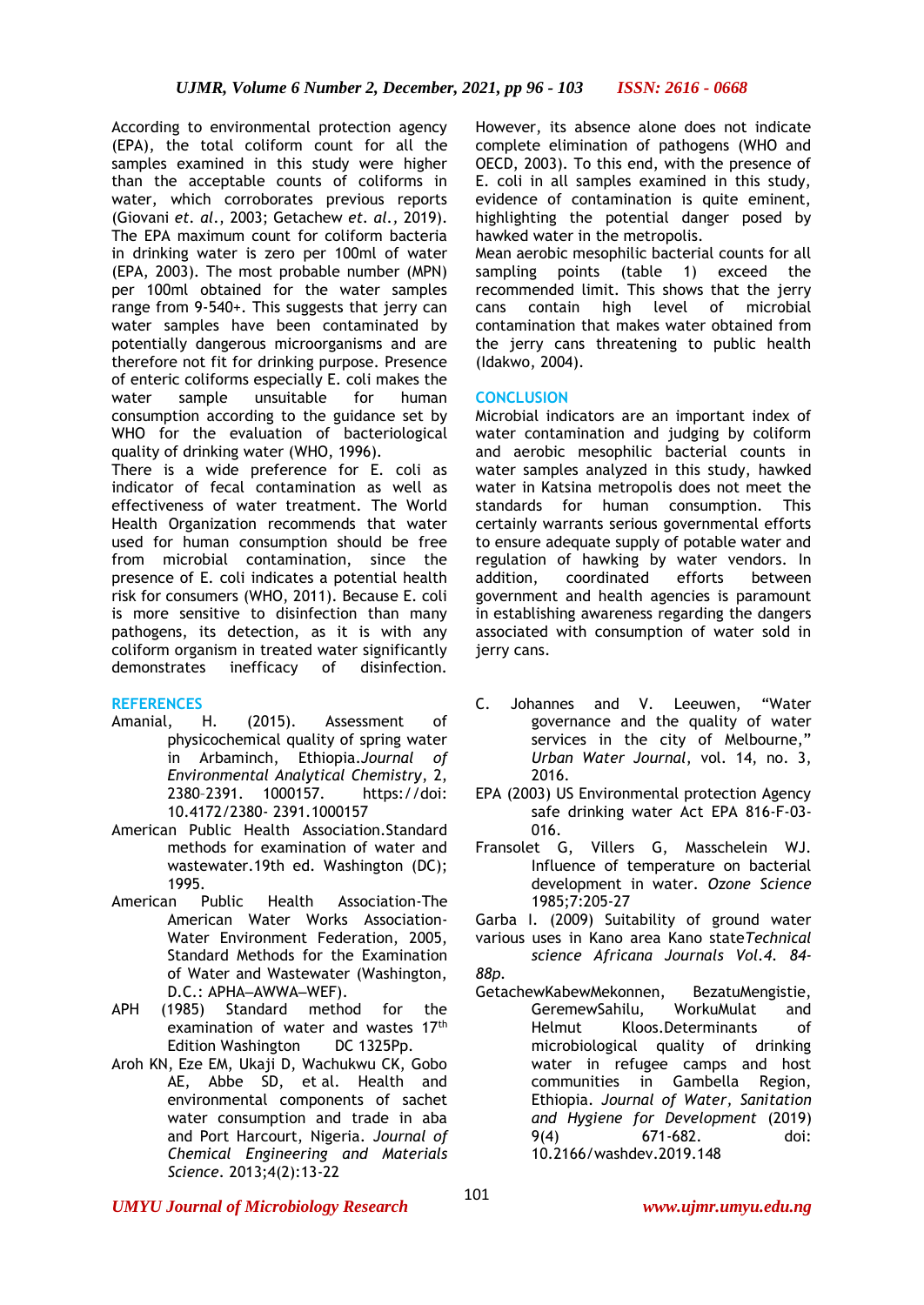- GiovaniNogueira, Celso V Nakamura, Maria CB Tognim, Benício A Abreu Filho and Benedito P Dias Filho.Microbiological quality of drinking water of urban and rural communities, Brazil.*Rev SaúdePública* 2003;37(2):232-6.
- Idakwo P.Y. and Abu, G.O: Distribution and Statistical analysis of Bacteria in Lake AlauIn the Arid Northern Nigeria. *Journal of Applied Sciences and Environmental Management*2004;8(l):5- 9.
- J. Wright and S. Gundry, "Household drinking water in developing countries: a systematic review of microbiological contamination between source and point-of-use," *Tropical Medicine and International Health*, vol. 9, no.1, pp.106–117, 2004.
- Johnson RC, Boni G, Amoukpo H, Barogui Y, Diez G, Agossadou D, Sopoh GE, Boko M. Microbiological quality assessment of drinking water in Lalo commune, Benin (West Africa). *Journal of Water Resource and Protection*. 2016;8:816– 22.
- Kassie GG, Hayelom DH. Bacteriological quality of drinking water from source to point of use among rural communities of FartaWoreda in north west, Ethiopia. *African journal of microbiology research*. 2017;11(26):1069–74.
- LeChavallier M W, Welch NJ, Smith DB. Fullscale studies of factors related to coliform regrowth in drinking water. *Applied and Environmental Microbiology* 1996;62:2201-21.
- Miner CA, Dakhin AP, Al Z, Zaman M, Bimba J. Physical and Microbiological Quality of Drinking Water Sources in Gwafan Community, Plateau State,Nigeria. *Pyrex Journal of Research in Environmental Studies*. 2016;3(1):001– 6.
- Mostafa, A. H., Al-Wasify, R. S., Sayed, A. M., &Haroun, B. M. (2014).Microbiological and physicochemical evaluation of groundwater in Egypt.*International Journal of Environment and Sustainability*,

2(2)[.www.sciencetarget.com](http://www.sciencetarget.com/)

- Oludairo O, Aiyedun J. Contamination of commercially packaged sachet water and the public health implications: An overview. *Bangladesh Journal of Veterinary Medicine*. 2016;13(2):73-81
- Oyedeji O, Olutiola PO, Moninuola MA. Microbiological quality of packaged drinking water brands marketed in

Ibadan metropolis and Ile-Ife city in South Western Nigeria. *African Journal of Microbiology Research*. 2010;4(1):096-102

- Prystajecky N, Cook C, Harris L, Dunn G. A comparative analysis of current microbial water quality risk assessment and management practices in British Columbia and Ontario, Canada.*Science of the Total Environment*. 2014;468- 469:544–52.
- Shigut, D. A., Liknew, G., Irge, D. D., & Ahmad, T. (2017). Assessment of physicochemical quality of borehole and spring water sources supplied to Robe Town, Oromia region, Ethiopia. *Applied Water Science*, 7(1), 155–164. https://doi.org/10.1007/ s13201-016- 0502-4
- Tabor, M., Kibret, M., &Abera, B. (2011). Bacteriological and physicochemical quality of drinking water and hygienesanitation practices of the consumers in Bahir Dar city, Ethiopia. *Ethiopian Journal of Health Sciences*, 21(1), 19– 26. [https://doi.org/10.4314/ejhs.](https://doi.org/10.4314/ejhs.%20v21i1.69040)  [v21i1.69040](https://doi.org/10.4314/ejhs.%20v21i1.69040)
- Tadesse D, Desta A, Geyid A, Girma W, Fisseha S, Schmoll O. Rapid assessment of drinking-water quality in the Federal Democratic Republic of Ethiopia: country report of the pilot project implementation in 2004–2005. Geneva: WHO/UNICEF; 2010.
- Tank, D. K., &Chandel, C. S. (2010). Analysis of the major ion constituents in groundwater of Jaipur city.*Nature and Science*, 8(10), 1–7.
- Vasanthavigar ,M., Srinivasamoorthy, K., &Prasanna, M. (2012). Evaluation of groundwater suitability for domestic, irrigational, and industrial purposes: A case study from Thirumanimuttar river basin, Tamilnadu, India. *Environmental Monitoring and Assessment*, 184(1), 405–420.

[https://doi.org/10.1007/s10661-011-](https://doi.org/10.1007/s10661-011-1977-y) [1977-y](https://doi.org/10.1007/s10661-011-1977-y)

- WHO (2006). Guidelines for drinking water quality first addendum to (Vol. 1, Third ed.). Recommendations Geneva.
- WHO, (1996). Guidance for drinking water quality volume 2: Health criteria and otherSupporting Information second edition, world Health Organization, Geneva.
- WHO, Guidelines for Drinking-Water Quality, World Health Organization, Geneva, Switzerland, 4th edition, 2017.

*UMYU Journal of Microbiology Research www.ujmr.umyu.edu.ng*